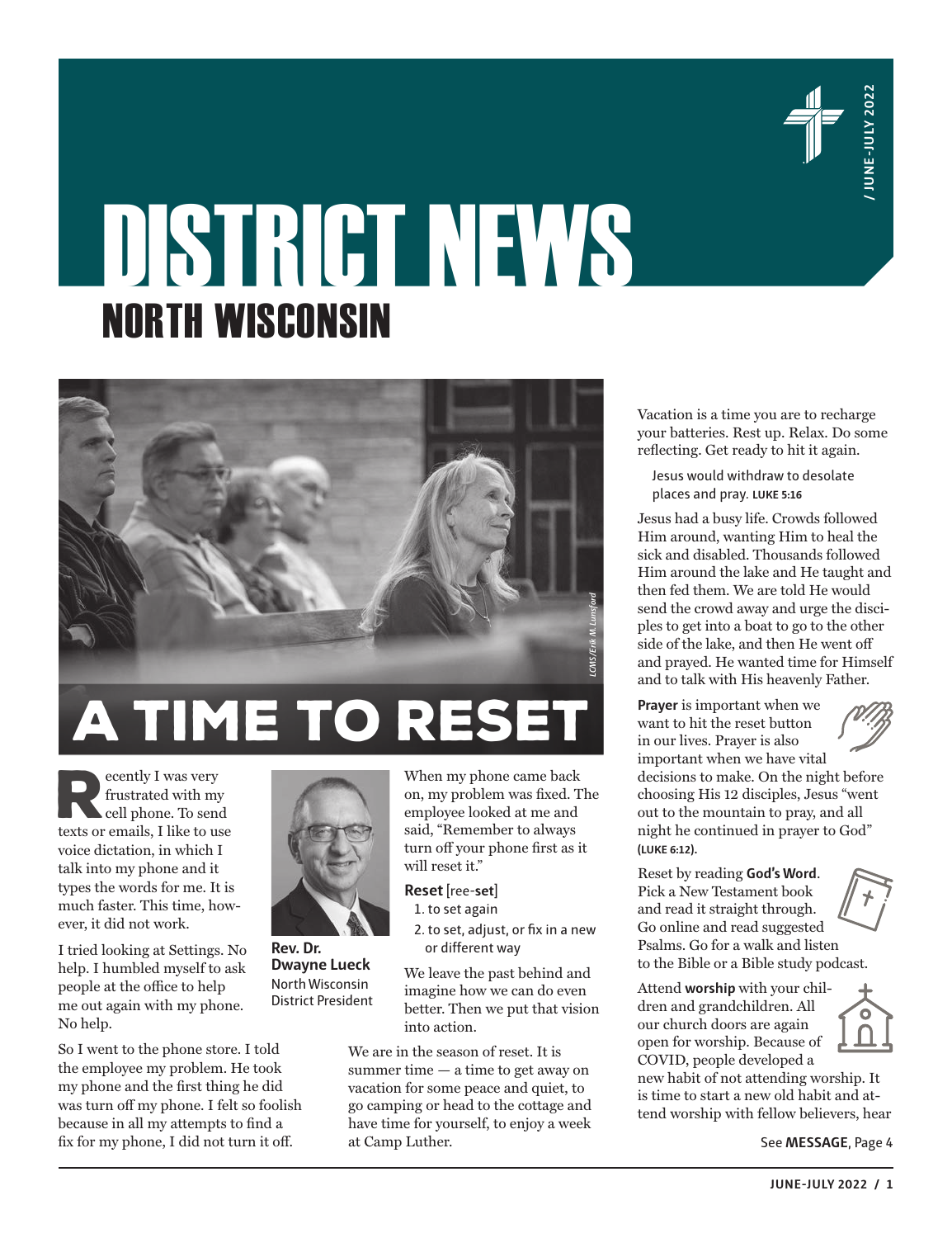#### **Rev. Ritter returns to Immanuel**

Rev. Tim Ritter was installed as pastor of Immanuel Lutheran Church and School, Wisconsin Rapids, on April 2. He says: "It is good to be back once again in Wisconsin Rapids. Immanuel was the first congregation I served following graduation from Concordia Seminary, St. Louis, in 2011. Also, I was ordained in this church. It is a tremendous honor and privilege to be called again to serve the faithful members of Immanuel as your pastor."



**Pictured are, from left (front row) Revs. Joshua Baumann, Dr. Dwayne Lueck, Tim Ritter, Bob Rickman, Rick Buhrke; (back row) Gary Markworth, Steve Hulke, Corey Shaffer, Bruce Hoffman, David Ficken, Carlton Andersen and Chris Schwanz.**



## **Dual parish welcomes Pastor Conradt**

On April 3, Steve Conradt was installed as pastor of St. Paul, Stony Hill, and St. John, Hermansfort. Pastor Conradt is a graduate of Concordia Theological Seminary, Fort Wayne, Ind. Pictured are, from left, Revs. Dr. Dwayne Lueck, Steve Conradt, Travis Kleinschmidt and Tim Shoup.

#### **Sign up for golf outing**

The annual district golf outing will be held on Monday, July 18, at Pine Valley Golf Course in Marathon. Friends of the district and our workers are invited to attend. The outing is not a fundraiser, but rather a break-even fellowship event. Online registration can be found at *nwdlcms.org*. Click the "Events and Info" tab.

# **'Helping hands' in Europe**

Thank you for supporting Hearts for Jesus this school year. As of March 21, \$3,684 has been received. Please send your gifts for Helping Hands Eastern European Ministries with checks (with HEF2022 in the memo line) payable and mailed to: NWD-LCMS, 3103 Seymour Lane, Wausau, WI 54401.

#### **Hearts for Jesus 2023**

Now is the time to submit an application to be considered for Hearts for Jesus in February 2023. The ministry will be selected in early fall, in time for schools and churches to plan for the annual ingathering. Applications can be found at *nwdlcms.org*.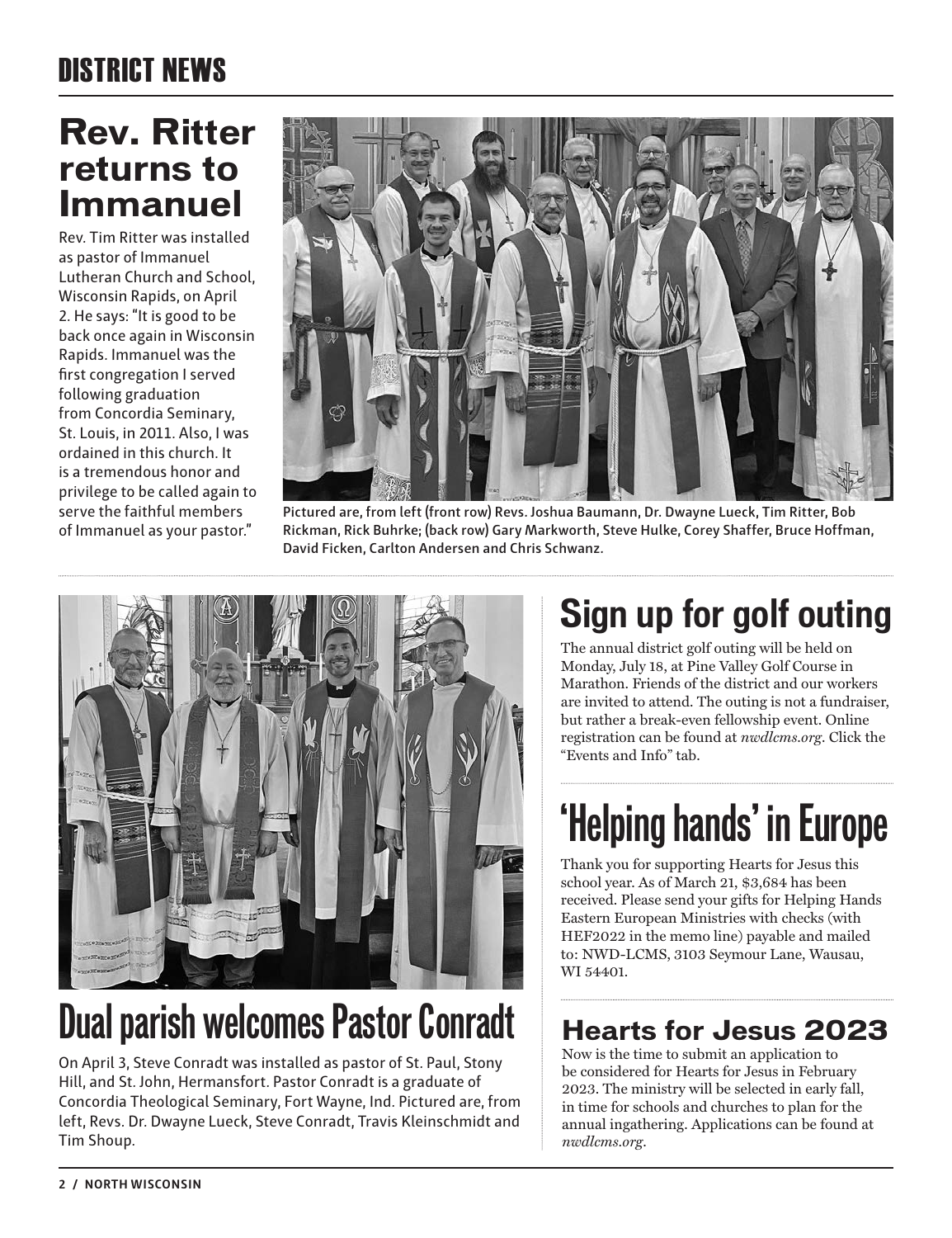#### SERVING THE LORD WITH GLADNESS



### **Mission in action**

Graduations, weddings, conventions, vacations, oh my! We are knee deep in commitments in the early summer months. Hopefully you have committed to attend the LWML North Wisconsin District convention, to be held June 16-18 in Green Bay. We will be nurtured, edified and inspired by the mission speakers. We will also spend time in fellowship and participate in servant events.



LWML District President

Delegates will choose the mission grants to be funded for the 2022-24

biennium. They will also elect new officers and vote on the proposed mission goal. After convention, when things slow down a bit, the newly elected officers will be mentored for their positions as we continue to collect mites and support the LWML mission statement: "As Lutheran Women in Mission, we joyfully proclaim Christ, support missions, and equip women to honor God by serving others."

As the 2020-22 biennium ended this past spring, the Mission Grants goal of \$110,000 selected in 2020 was exceeded by \$17,500, bringing the total grant support for the biennium to \$127,500.

As LWML celebrates its 80th anniversary, a group of us gathered at Courtside Furniture in Merrill to stage a recliner sit-in (with Courtside's permission and blessing) and created an awareness for our group. We raised over \$1,800 in mites and just had fun doing it! What's your 80? (*lwml.org/80*).

A year from now the Northern Illinois and the North and South Wisconsin districts will host the national LWML convention in Milwaukee. What an amazing opportunity to volunteer and attend a national convention. Please keep the Host Committee in prayer as they continue planning. We look forward to an incredible event in 2023.

Come join in the fun while we share God's amazing grace through our mites and our actions.



Ministry is complicated. The daily demands are compounded by the critical new needs that present themselves.

There is always something more that could be done. Yet resources are limited, as are "cheerleaders" to aid in "finishing the race." This summary of ministry can lead to three dark emotions: guilt, anger and fear. When these are unaddressed and the demands increase, we have a recipe for burnout.



**Rev. Dan Kohn**  District Counselor

What every Christian needs is the "triumphant trio" that Paul summarizes in Rom. 15:13:

May the God of hope fill you with all joy and peace in believing, so that by the power of the Holy Spirit you may abound in hope.

Yes, here we find hope, joy and peace. These contribute to resiliency in ministry. Like the "air" in a basketball, these three are essential for continued "bounce" in the work before us.

It is no accident that Paul mentions "hope" twice. Paul was also intentional about tying the "triumphant trio" directly to Christ as the hope for both Jews and Gentiles (v. 8-12).

Paul first applied hope, joy and peace to his ministry, even in the midst of the personal challenges he faced (See 2 Cor. 11:23-28). Or we could point to his "book of joy" — his letter to the Philippians, in which he references rejoicing and joy 16 times. This is one of the letters he wrote from the confines of prison.

Paul sustained his "bounce" even as he looked beyond his circumstances. He envisioned what still lay ahead within God's vision:

Now to him who is able to do far more abundantly than all we ask or think, according to the power at work within us, to him be glory in the church and in Christ Jesus throughout all generations, forever and ever. Amen. **EPH. 3:20-21**

It is the empowering Holy Spirit who gives us "bounce-ability." We never do ministry alone.

It is fascinating to note that Jesus "breathed" on His disciples and gave them the Holy Spirit (John 20:22). Again we make the connection between "air" and "bounce." What was essential for those first disciples is true for us today.

Contact me at *revkohn@gmail.com* or 715-610-2400.